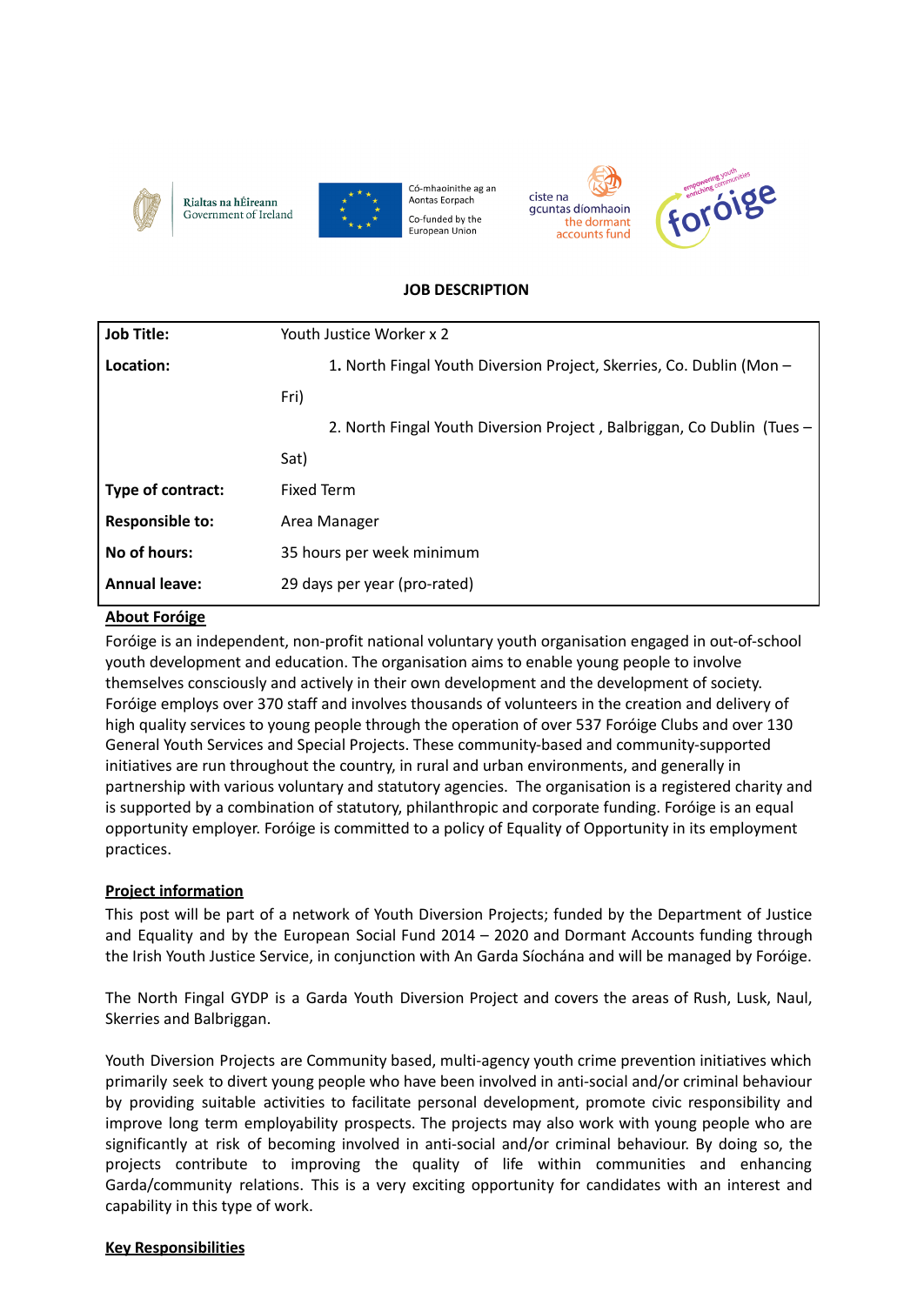The Youth Justice Workers will be employed by Foróige and will be given a fixed term contract of employment. It must be understood however, that if the positions becomes redundant at any time during the period of the contract or if the funding for the post is discontinued or a post holder fails to perform satisfactorily, employment may be terminated.

The duties of the Youth Justice Workers, in carrying out any functions which may be involved in or arise out of the appointment, shall be as notified by the board of Foróige and/or its Chief Executive Officer from time to time. These duties will include:

- i) assessing and responding to needs of young people aged 12-17 years old in accordance with Foróige policy and procedure and Youth Diversion Project operational requirements
- ii) engaging young people who have offended in a process of learning and development that will enable them to examine their own offending and to make positive lifestyle choices that will protect them from involvement in criminal, harmful or socially unacceptable behaviours
- iii) implementing this engagement through a process of both individual and group-work and through outreach work where required
- iv) enabling young people to access and get optimum benefit from school / further education / training and employment opportunities
- v) enlisting the support of parents, family members, community groups and other volunteers and enabling them to engage effectively with the target group in youth development activities
- vi) Completing accurately and submitting on time any standard clerical procedure of expenses, quarterly performance reports, annual plan etc.
- vii) Ensuring that the YDP is operating in accordance with the YDP Operational Requirements, YDP Assessment and Case Planning Guidelines and all other policies and guidelines set out by Foróige and the Department of Justice.
- viii) Attending team meetings and preparing written reports as required for Management, Project Committee and Funders
- ix) Any such other relevant duties as the board of Foróige and/or the Chief Executive Officer or the nominee of the Chief Executive shall deem necessary for the effective implementation and the policy and programmes of Foróige and the North Fingal Youth Diversion Project.

## **Professional Qualifications and Experience (E=essential; D=Desirable)**

- Education to Degree standard preferably in Youth / Justice / Health Promotion work **(E)** (note; candidates with exceptional, relevant work experience may also be considered in lieu of degree qualifications)
- 1 year experience in a GYDP or similar role. **(E)**
- Relevant paid or voluntary experience of working with young people **(D)**
- Access to car and full Irish driving licence **(E)**
- Exposure and understanding of GYDP work and of working with young people from minority ethnic groups **(D)**

## **Person Specification** (All Essential requirements)

- Ability to build and maintain effective relationships with young people
- Good interpersonal skills, including ability to liaise with a wide range of contacts and build and maintain effective working relationships
- Excellent standards of accuracy and attention to detail
- Ability to be proactive, use own initiative and work effectively within a pressurised environment
- Positive and flexible approach to team working
- Good written communications skills, including ability to draft summary information and correspondence, good report writing skills
- Good computer skills, including Word processing, MS Access, Excel, Internet and PowerPoint